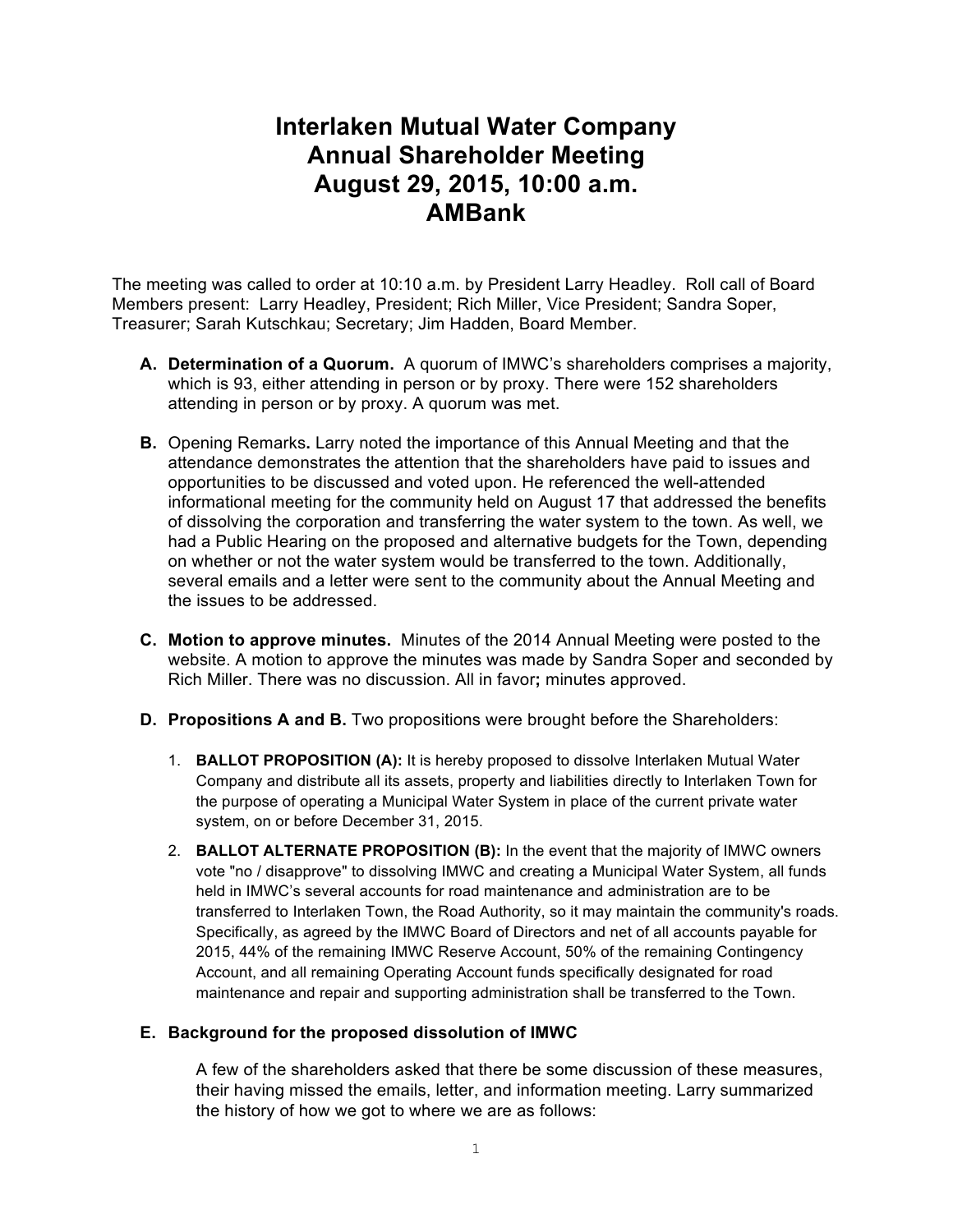- Events leading to the dissolution of the water company included a judicial ruling that the County, not IMWC, owned the roads and had sole authority over their maintenance. The County went on record that it would not maintain the roads, would deem us to be a seasonal community with gated road closure during the winter months, and that the shareholders would have to use the roads at their own risk, our lacking the authority to snow plow the roads.
- The County encouraged us to become a municipality, which would be an entity to which the County could transfer ownership of the roads. A measure was therefore put on the 2014 General Election ballot to incorporate as a town. Eighty-six percent of the voters within the municipal boundary voted in favor of this measure.
- A change in State Code altered the timing for the seating of our Town Council, moving that event ahead by seven months. On May 31 the Lieutenant Governor's Office certified our incorporation as a Town. The candidates for the Council ran unopposed and were deemed by the County to have been de facto elected at the end of the period for filing for candidacy and the end of the challenge period. We then had a Town, and the Town had its Council.
- Discussions and advice ensued over the benefits of dissolving the corporation and transferring the water system to the Town as a municipal water system. There are significant costs to retaining IMWC as an entity separate from the Town, totaling over \$300,000 over 10 years. Practical considerations include a doubling of administrative functions and costs in having two governing entities; finding volunteers to populate both a Board of Directors and a Town Council.
- Funding for the town was discussed, particularly that there are no indications that costs would increase upon becoming a single governing entity; that funds to maintain the water system would come from a water user fee, essentially a flat fee for all, just as has been done since the inception of our community. That fee would continue to be a flat fee, but for any overuse of water. We will continue with a single beginning-of-the-year assessment, as has been the custom, and about two-thirds of the 2015-2016 fiscal year budget is for the water system.
- The Board of Directors and the Town Council both concluded it was in the interest of the community to have the Town be the single governing entity for efficiency and cost reduction. Our legal counsel, Eric Johnson, has agreed, saying he could find no reason in favor of retaining IMWC. To date, no downside to the proposal was been

#### **F. Questions and Comments from the Community regarding the dissolution of IMWC:**

- What becomes of the CCRs if the corporation is dissolved? Answer: They will continue to be in effect until they sunset in a 2022, regardless of the form of our governance.
- What are the funding advantages of the Town's owning the water system? Answer: one benefit is that the Town would qualify for State grants for improvement projects. We are not funded for improvements, just for maintenance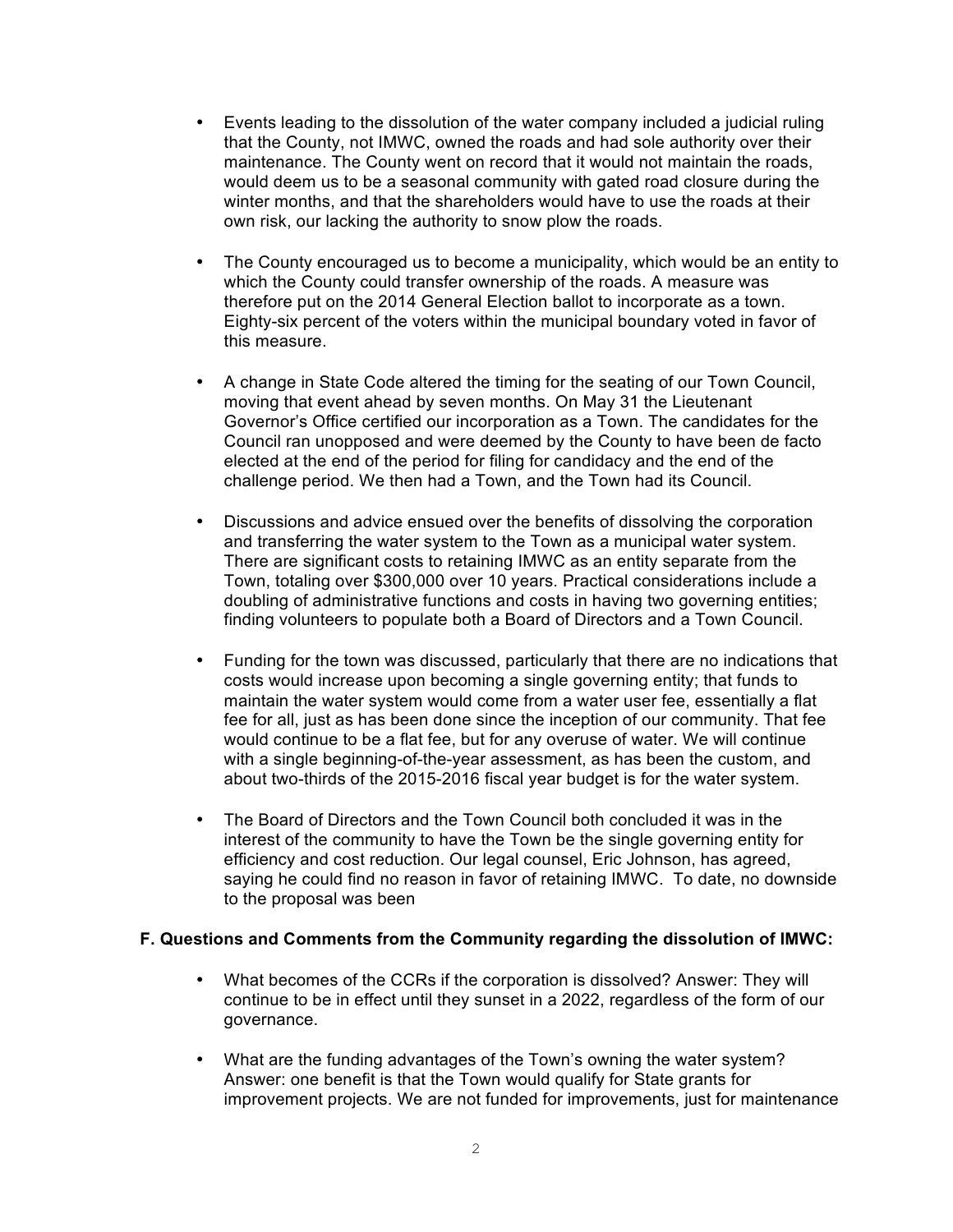and repair. If we want guard rails, for instance, we might qualify for a grant for this purpose. A not-for-profit water company cannot qualify for such grants.

• What about the Bylaws that were updated a few years ago? Answer: with the incorporation of the Town and the dissolution of the water company, they are null and void. We will still have guidance through the Town's codes and ordinance.

Of specific interest are controls over parking within the right-of-way. This will be looked at later when we formulate our codes and ordinances.

- How many voters do we have? Answer: about 110. The query was about the fact that second-home owners will not have a vote on any matter if the water company is dissolved. Rich Miller offered that such owners can volunteer to participate in a body having oversight over the municipal water system.
- If the corporation is dissolved, will the water system become a mutual water company? Answer: no, it will become a municipal water system. Insurance for the system will cost considerably less than that for IMWC. This is because of levels of municipal immunities not available to a corporation.
- Will we have insurance on the wells? Answer: yes.
- What happens to the Board of Directors for IMWC if the community does not vote to dissolve IMWC? Answer: Because there were no candidates for the Board, the current directors would continue to serve until replaced by appointment (upon resignation) or by election next year.
- Can a decision to retain the water company be revisited in the future? Answer: yes.

## **G. Shareholder Vote on Propositions A and B.**

Of the 184 potential IMWC shareholder votes, 152 votes were cast as ballots, electronic proxies and paper proxies. Of these, 144 voted in favor of Proposition A, and 8 voted against it. The measure passed. Proposition B also passed but has been preempted by the passage of Proposition A.

#### **H. Committee Reports:**

- Treasurer's Report: Compared to the IMWC budget, cash balances and expenditures were about where we expected them to be. By the end of 2014 our cash balance (all accounts) was \$288,017; cash balances for previous years were \$201,828 (2013), \$240,335 (2012), \$316,559 (2011), and \$292,516 (2010). The accountant's report: was distributed and this will be posted to the web site.
- Fire Committee Report: none. A comment was made that fire district code does not allow for fireworks, the discharge of fire arms, or an open fire anywhere any time on the bench. A question was raised as to whether a natural gas fire pit is allowed. The answer was that we don't know.